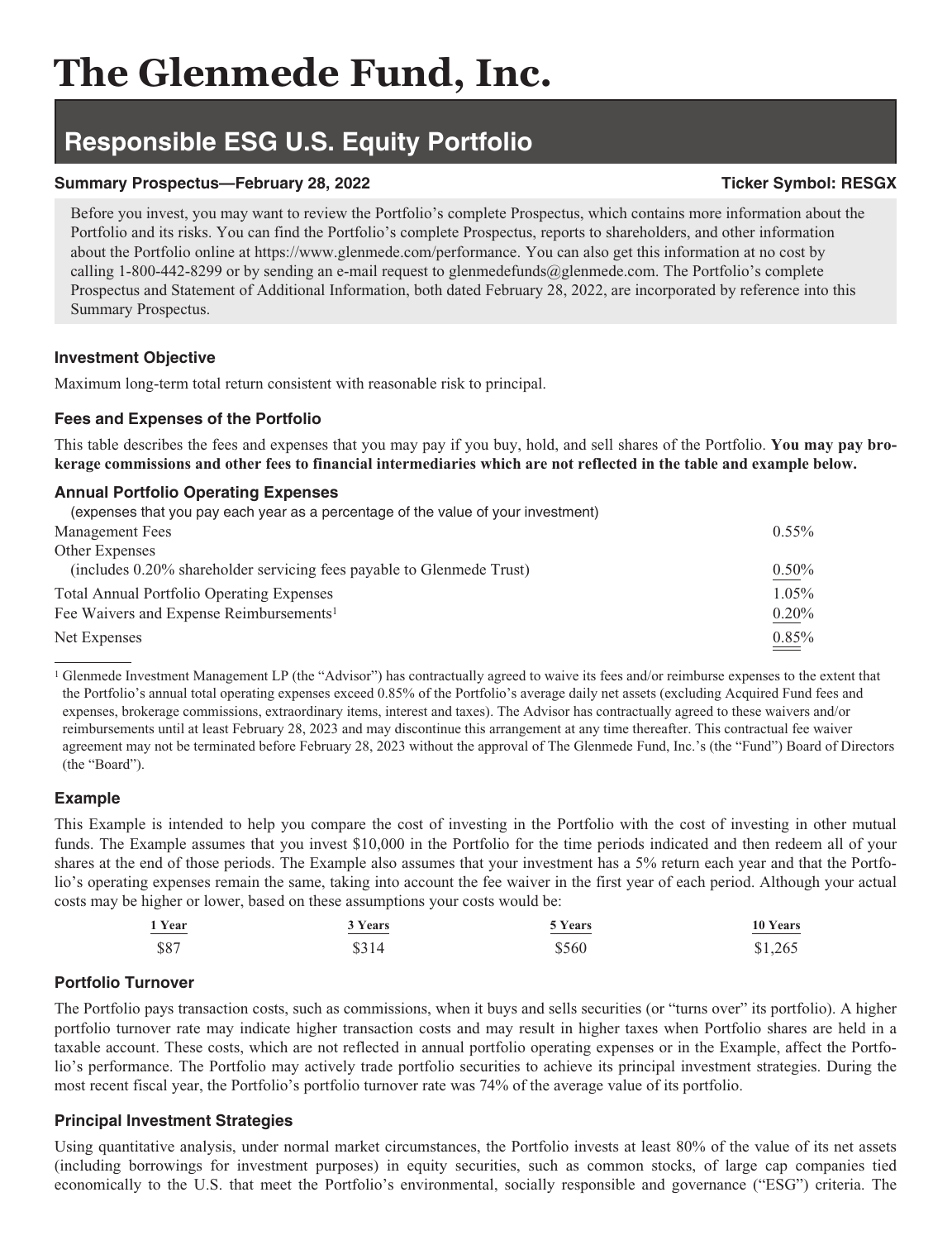## Summary Prospectus—February 28, 2022 **Ticker Symbol: RESGX**

Advisor considers a company to be tied economically to the U.S. if the company: 1) is organized under the laws of the U.S., 2) maintains its principal place of business in the U.S., 3) is traded principally in the U.S. or 4) at the time of purchase, is included in a U.S. equity index managed by S&P Global Ratings ("S&P") or FTSE Russell ("Russell"). Large cap companies include companies with market capitalizations, at the time of purchase, within the market capitalization range of any stock in the Russell 1000® Index. That capitalization range was \$3.6 billion to \$2,172.9 billion as of May 7, 2021.

The Advisor uses a screening process to identify, at the time of investment, companies that satisfy its ESG criteria. Typically, environmental assessment categories include climate change, natural resource use, waste management and environmental opportunities. Social evaluation categories include human capital, product safety and social opportunities. Governance assessment categories include corporate governance, business ethics and government and public policy. How well companies adhere to international norms and principles and involvement in major ESG controversies (examples of which may relate to the environment, customers, human rights and community, labor rights and supply chain, and governance) are other considerations. The ESG evaluation process is conducted on an industry-specific basis and involves the identification of key performance indicators. These ESG categories may be changed without shareholder approval.

The Advisor's screening process uses positive screening to preference companies that demonstrate positive or improving performance on ESG criteria, and negative screening to exclude companies that do not meet minimum ESG performance standards. After identifying companies that meet these criteria, the Advisor uses proprietary multi-factor computer models to select stocks that the models identify as having reasonable prices, good fundamentals and rising earnings expectations. These computer models rank securities based on certain criteria, including valuation ratios, profitability and earnings-related measures. The Portfolio may actively trade its securities to achieve its principal investment strategies.

### **Principal Investment Risks**

All investments carry a certain amount of risk and the Portfolio cannot guarantee that it will achieve its investment objective. In addition, the strategies that the Advisor uses may fail to produce the intended result. Each risk summarized below is considered a "principal risk" of investing in the Portfolio, regardless of the order in which it appears. Different risks may be more significant at different times depending on market conditions and other factors. An investment in the Portfolio is not a bank deposit and is not insured or guaranteed by the Federal Deposit Insurance Corporation or any other government agency. Therefore, you could lose money by investing in the Portfolio.

The Portfolio may be appropriate for you if you are investing for goals several years away, want exposure to companies that are socially responsible and are comfortable with stock market risks. The Portfolio would **not** be appropriate for you if you are investing for short-term goals, or are mainly seeking current income.

**Market Risk:** Stocks may decline over short or even extended periods of time. Equity markets tend to be cyclical: there are times when stock prices generally increase, and other times when they generally decrease. In addition, the Portfolio is subject to the additional risk that the particular types of stocks held by the Portfolio will underperform other types of securities. Market risks, including political, regulatory, market, economic and social developments, and developments that impact specific economic sectors, industries or segments of the market, can affect the value of the Portfolio's investments. Natural disasters, public health emergencies (including pandemics and epidemics), terrorism and other global unforeseeable events may lead to instability in world economies and markets, may lead to market volatility, and may have adverse long-term effects. The Portfolio cannot predict the effects of such unforeseeable events in the future on the economy, the markets or the Portfolio's investments. For example, the novel strain of coronavirus ("COVID-19") outbreak has resulted in serious economic disruptions globally. The impact of this outbreak has negatively affected the worldwide economy, as well as the economies of individual countries, the financial health of individual companies and the market in general in significant and unforeseen ways. Although vaccines for COVID-19 are becoming more widely available, the duration of the COVID-19 outbreak and its full impact is currently unknown, and it may exacerbate other risks that apply to the Portfolio.

**Frequent Trading Risk:** A high rate of portfolio turnover involves correspondingly high transaction costs, which may adversely affect the Portfolio's performance over time. High portfolio turnover may also result in the realization of short-term capital gains. Distributions derived from such gains will be treated as ordinary income for Federal income tax purposes.

**Investment Style Risk:** The Portfolio invests in securities with earnings growth prospects that the Advisor believes are reasonably priced. There is no guarantee that the prices of these securities will not move even lower.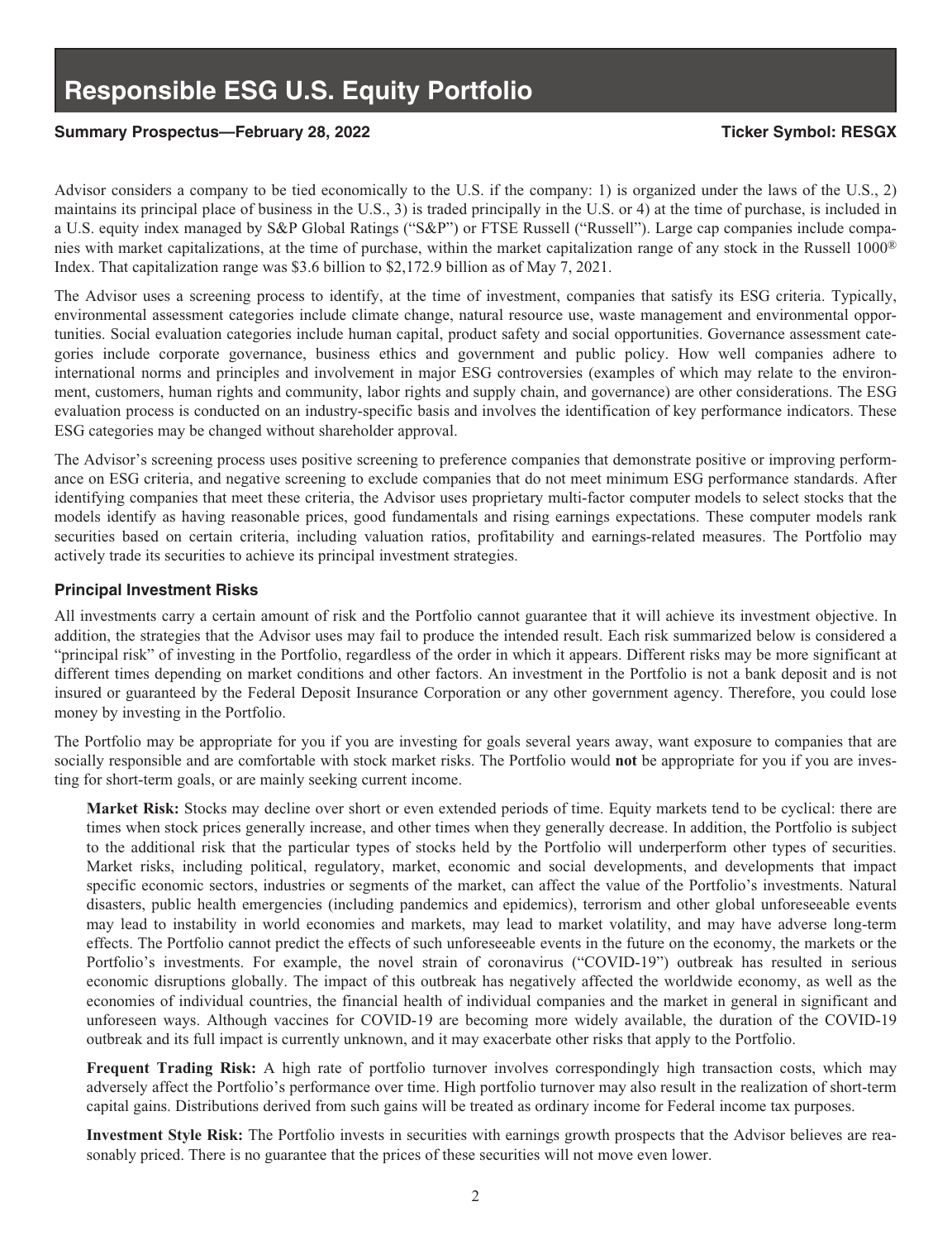### **Summary Prospectus—February 28, 2022 Ticker Symbol: RESGX**

**Value Style Risk:** Although the Portfolio invests in stocks the Advisor believes to be reasonably priced, there is no guarantee that the prices of these stocks will not move even lower. In addition, the value investment style can shift into and out of favor with investors, depending on market and economic conditions. As a result, the Portfolio may at times outperform or underperform other funds that invest more broadly or employ a different investment style.

**Strategy Risk:** The application of social, governance and/or environmental standards will affect the Portfolio's exposure to certain issuers, industries, sectors, regions and countries and may impact the relative financial performance of the Portfolio positively or negatively—depending on whether such investments are in or out of favor.

**Tax Managed Risk:** The Portfolio uses various investment methods in seeking to reduce the impact of Federal and state income taxes on shareholders' returns. As a result, the Portfolio may defer the opportunity to realize gains.

#### **Performance Information**

The bar chart and table below provide some indication of the risks of investing in the Portfolio. The bar chart shows how the performance of the Portfolio has varied from year to year. The table shows how the Portfolio's average annual total returns for one year, five years and since inception compare to those of selected market indices. The Portfolio's past performance, before and after-taxes, does not necessarily indicate how it will perform in the future. Performance reflects expense reimbursements and/or fee waivers in effect. If such expense reimbursements or fee waivers were not in place, the Portfolio's performance would be reduced. Updated performance information is available by visiting www.glenmedeim.com or by calling 1-800-442-8299.



During the periods shown in the bar chart, the highest quarterly return was 22.52% (for the quarter ended June 30, 2020) and the lowest quarterly return was -25.93% (for the quarter ended March 31, 2020).

After-tax returns for the Portfolio are calculated using the historical highest individual Federal marginal income tax rates, and do not reflect the impact of state and local taxes. Actual after-tax returns depend on the investor's tax situation and may differ from those shown. After-tax returns are not relevant to investors who hold their Portfolio shares through tax-deferred arrangements such as 401(k) plans or individual retirement accounts ("IRAs").